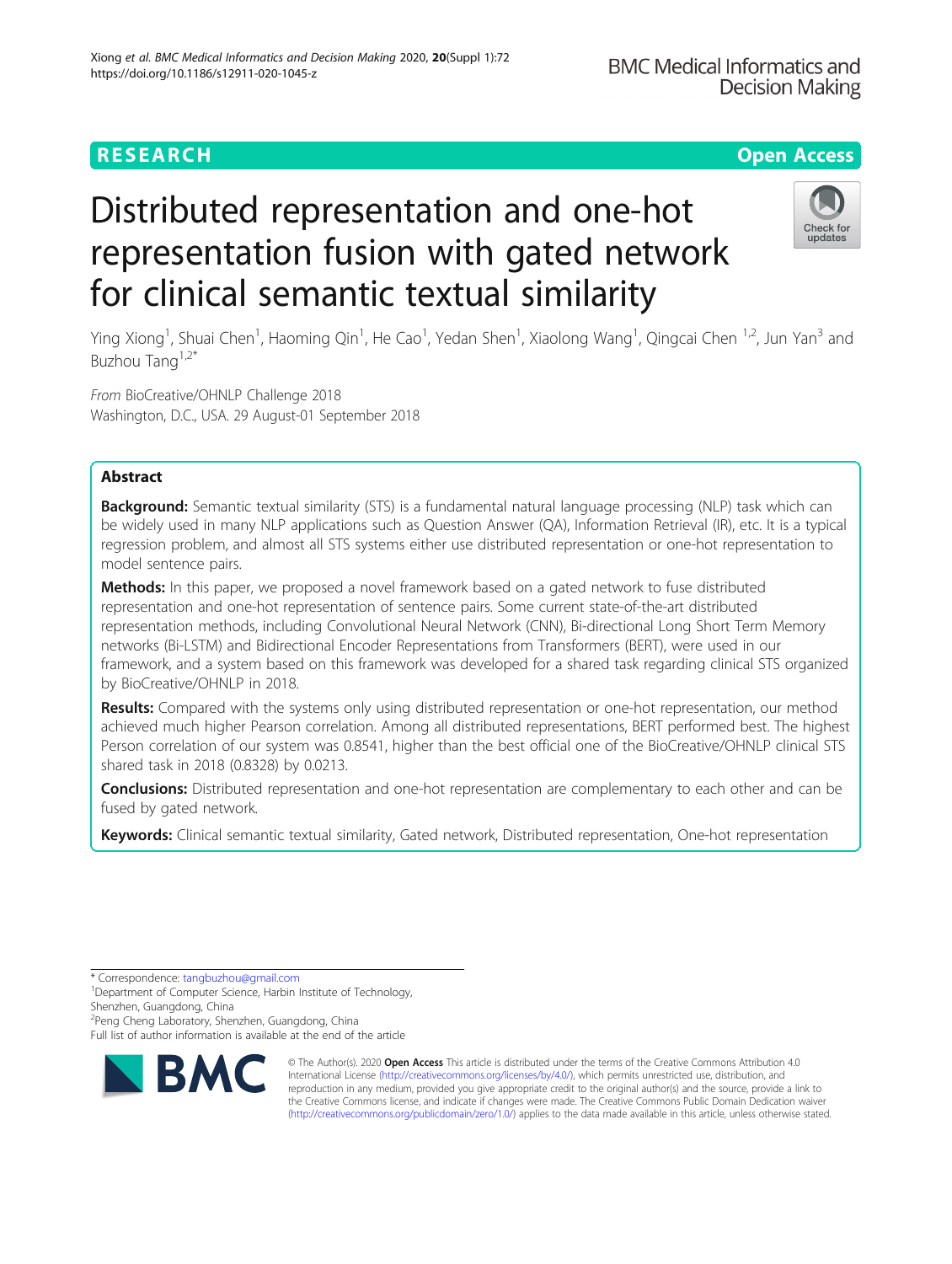#### Background

Electronic Health Records (EHRs) that record patients' complete information, including family history, general situation, chief complaint, examination, lab test, diagnosis, assessment, and plan, etc., have been widely used to help medical experts to improve processes of care on patient outcomes. The key to secondary use of EHRs lies in high quality. However, the quality of EHRs has met challenges such as frequent use of copy-and-paste, templates, and smart phrases which lead to bloated or erroneous clinical notes [\[1](#page-6-0)]. A study of 23,630 clinical notes written by 460 clinicians showed that 46% of the text in the clinical records copied other clinical records, 36% was imported from templates, and only 18% was manually entered [\[2](#page-6-0)]. To aggregate data from diverse sources and minimize data redundancy, BioCreative/ OHNLP organized a shared task to evaluate the semantic similarity between text snippets (also called sentences in this paper) of clinical texts in 2018. In this shared task, the similarity between two clinical text snippets ranged from 0 to 5, where 0 means that the two clinical text snippets are not semantically similar at all, and 5 indicates that the two clinical text snippets are entirely equal. In the past few years, SemEval workshop has launched STS shared task in the general domain many times [[3](#page-6-0)–[8](#page-6-0)]. In the clinical area, BioCreative/OHNLP first organized an STS shared task in 2018.

As many NLP applications such as QA, IR, etc. usually used STS as a core component, large quantities of researchers have contributed to STS and achieved great success. STS is a typical regression problem, and how to model sentence pairs is the key to solutions. There are two main types of representations to model sentence pairs: one-hot representation and distributed representation. The one-hot representation that depends on manually-crafted features suffers from sparsity. The distributed representation that learns dense real-value vector from unlabeled data automatically by neural networks have shown great potentialities. Most studies focus on one type of representations. In this paper, we proposed a novel framework to fuse the two types of representations using a gated network. In the case of distribution representations, we compared some current state-of-the-art neural networks such as CNN, Bi-LSTM, and BERT. To evaluate our method, we conducted experiments on the clinical STS corpus of BioCreative/ OHNLP 2018 by comparing our method with the methods that only using one type of representation and the official best method on the clinical STS shared task. Experimental results showed that: 1) the proposed method achieved much higher Pearson correlation than the methods only using one type of representations. 2) BERT performed better than other distributed representations. 3) Our method achieved the highest Pearson correlation of 0.8541, higher than the best official one of the clinical STS shared task (0.8328) by 0.0213.

#### Related work

There are two main types of sentence representation: (1) sparse one-hot representation based on manually extracted features. (2) densely distributed representation learnt from large labeled data. Within a long period, there have been a large number of feature extraction methods proposed to represent sentence by one-hot vector. Gomaa et al. [[9\]](#page-6-0) summarized several types of features and various similarity computation methods: string-based similarity computation methods such as Ngram  $[10-12]$  $[10-12]$  $[10-12]$  $[10-12]$  $[10-12]$ , corpus-based similarity methods  $[13-16]$  $[13-16]$  $[13-16]$  $[13-16]$  $[13-16]$ and knowledge-based similarity computation methods [[17](#page-6-0)–[19](#page-6-0)]. In recent years, neural networks have became mainstream methods for sentence representation and STS. Bromley et al. [[20](#page-6-0)] firstly presented a Siamese architecture to encode sentence pairs. Based on previous work, Mueller et al. [[21](#page-6-0)] used Siamese recurrent architecture learning sentence representation. Tang et al. [[22](#page-6-0)] used deep belief network to learn sentence representation. He et al. [\[23\]](#page-6-0) proposed a novel pairwise word interaction method to measure the sentence semantic similarity. Gong et al. [\[24\]](#page-6-0) further hierarchically extracted semantic features from interaction space. Tai et al. [[25](#page-6-0)] used tree-structured LSTM to improve the sentence representation. Subramanian et al. [[26](#page-6-0)] used transfer learning to learn sentence representation. In recent years, neural language models have been also ultilized for sentence representation, such as ELMo [[27](#page-6-0)] and GPT [\[28](#page-6-0)]. Some researchers extracted features at different granularities and combined them with distributed representations, such as He et al. [\[29](#page-6-0)] and Wang et al. [[30\]](#page-6-0). Ji et al. [[31](#page-6-0)] combined the features with distributed representation, our work was similar to Ji's work, but we used a novel gate to choose how to combine one-hot representation and distributed representation.

#### Methods

#### Task definition

Formally, the clinical STS task is to determine the similarity of a pair of given sentences, denoted by  $sim(s_1, s_2)$ , where  $s_1$  is a sentence of length m and  $s_2$  is a sentence of length *n*. We used  $s_{ij}$  to denote the *j*-th word of  $s_i$ . In this study, the similarity of a sentence pair ranged from 0 to 5, where 0 represents the two sentences are not semantically similar, and 5 represents the two sentences are semantically equal. Besides, we used  $D$  and  $O$  to describe a sentence's distributed representation and onehot representation respectively.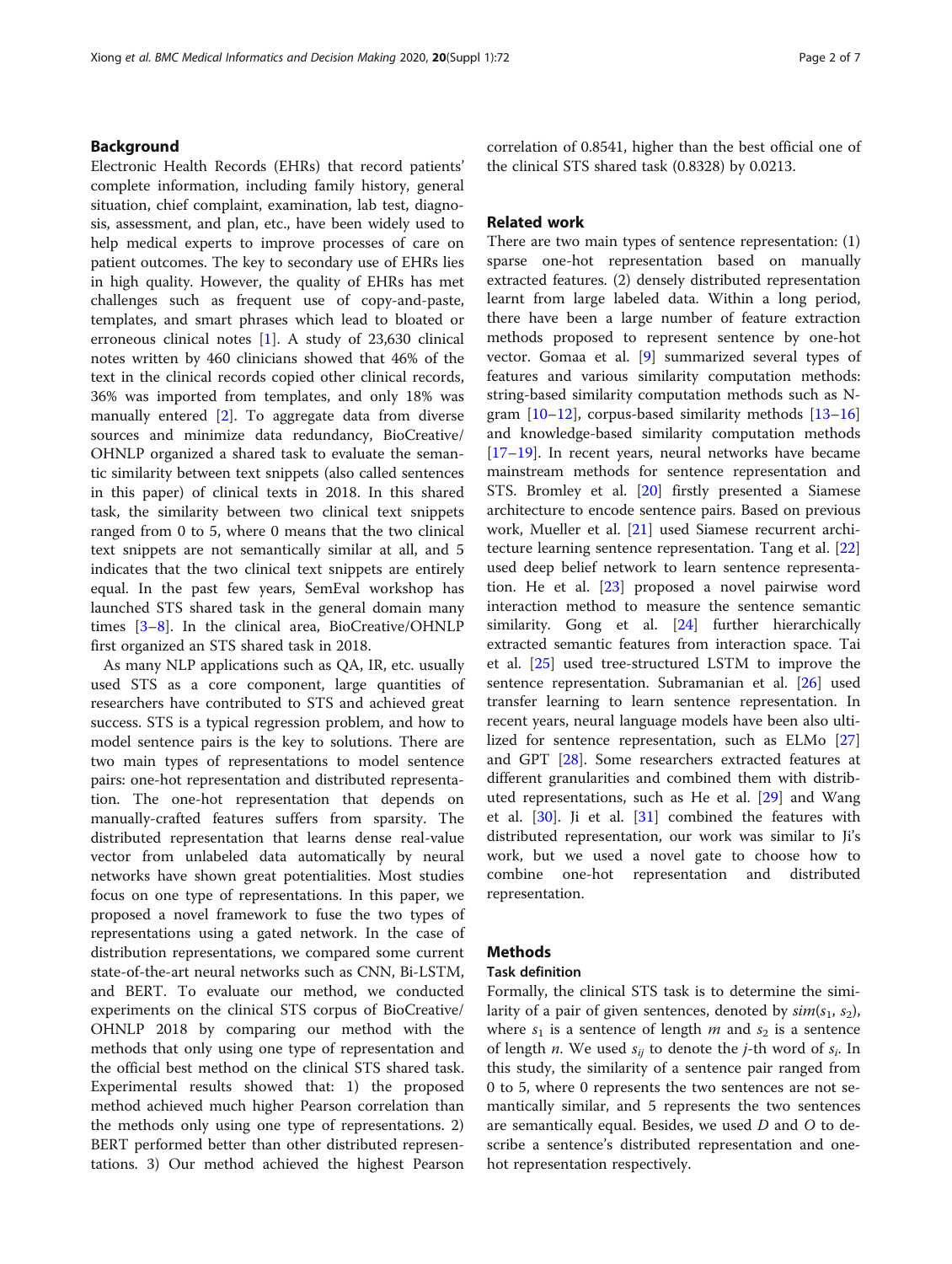The BioCreative/OHNLP organizer manually annotated 750 sentence pairs with semantic similarity ranging from 0 to 5 for system development and 318 sentence pairs for system test. We further divided the 750 sentence pairs into a training set and a develop set using stratified sampling to guarantee that the develop set is a representative of the overall dataset. Figure 1 shows the fractional similarity interval distribution in the training, development and test sets, and Table 1 lists some annotated examples.

| Table 1 Annotated examples |  |
|----------------------------|--|
|----------------------------|--|

Dataset

| Score         | Example<br>$s1$ : discus necessity member healthcare team male<br>female participate procedure<br>s <sub>2</sub> : report represent interpretation original data<br>trace store electronic record esophageal laboratory                  |  |  |  |  |  |
|---------------|------------------------------------------------------------------------------------------------------------------------------------------------------------------------------------------------------------------------------------------|--|--|--|--|--|
| $\Omega$      |                                                                                                                                                                                                                                          |  |  |  |  |  |
| 1             | $s_1$ : mother blood type o + hepatitis b negative hiv<br>negative found gb positive<br>s <sub>2</sub> : patient undergone genetic test found brca1 2<br>negative well bart negative                                                     |  |  |  |  |  |
| $\mathcal{P}$ | $s_1$ : patient discharge home ambulate without<br>assistance discharge instruction give patient<br>s <sub>2</sub> : patient left without see ambulate without<br>assistance family drive accompany husband wife                         |  |  |  |  |  |
| ξ             | $s1$ : negative cardiovascular review system historian<br>denies chest pain dyspnea exertion<br>s <sub>2</sub> : negative cardiovascular review system historian<br>denies chest pain diaphoresis syncope palpitation                    |  |  |  |  |  |
| 4             | $s1$ : patient education ready learn apparent learn<br>barrier identify learn preference include listen<br>s <sub>2</sub> : assistance somali interpreter ready learn apparent<br>learn barrier identify learn preference include listen |  |  |  |  |  |
| 5             | s <sub>1</sub> : nurse visit ten minute half spent counsel point test<br>s <sub>2</sub> : nurse visit ten minute half spent consultation<br>point test                                                                                   |  |  |  |  |  |

#### Data processing

We preprocessed each sentence as follows: 1) used NLTK tool ([http://www.nltk.org/\)](http://www.nltk.org/) for tokenization and lemmatization; 2) converted Arabic numerals into English numbers. For example, the sentence "Indication, Site, and Additional Prescription Instructions: Apply 1 patch every 24 hours; leave on for up to 12 hours within a 24 hour period" became "indication site additional prescription instruction apply one patch every twenty four hour leave twelve hour within twenty four hour period" after preprocessing.

#### Distributed representation and one-hot representation fusion

Figure [2](#page-3-0) shows an overview architecture of our distributed representation and one-hot representation fusion system based on a gated network for the clinical STS task of BioCreative/OHNLP 2018 (i.e., task2). The system consists of three components: (1) sentence pair representation – distributed representation and one-hot representation; (2) representation fusion with gated network; (3) neural network to compute sentence similarity. We described some of them in the following sections in detail.

#### Distributed representation

In this study, we investigated three types of distributed representations: Siamese CNN [\[32](#page-6-0)], Siamese RNN [\[21\]](#page-6-0) and BERT [\[33](#page-6-0)], where Siamese CNN and Siamese RNN are two popular neural networks used to represent sentence pair, while BERT is a new language representation method proposed recently.

(1) Siamese CNN is composed of two CNNs, each of which represents a sentence, and the two CNNs share weights. The representation of sentence pair  $(s_1, s_2)$  is obtained as follows:

$$
CNN(\cdot) = avg\_pool(convolution(\cdot))
$$
  
\n
$$
D_{cnn} = [CNN(s_1), CNN(s_2)],
$$
\n(1)

where  $avg\_pool$  is the average pooling operation, *convolution* is the convolution operation,  $s_1$  and  $s_2$  are the two input sentences.

(2) Siamese RNN, similar to Siamese CNN, is composed of two RNNs that represent each one sentence respectively and share weights. In our study, we adopted Bi-directional Long Short Term Memory (Bi-LSTM) networks as an implementation of RNN, where each word *i* at  $s_1$  and  $s_2$  is represented as:

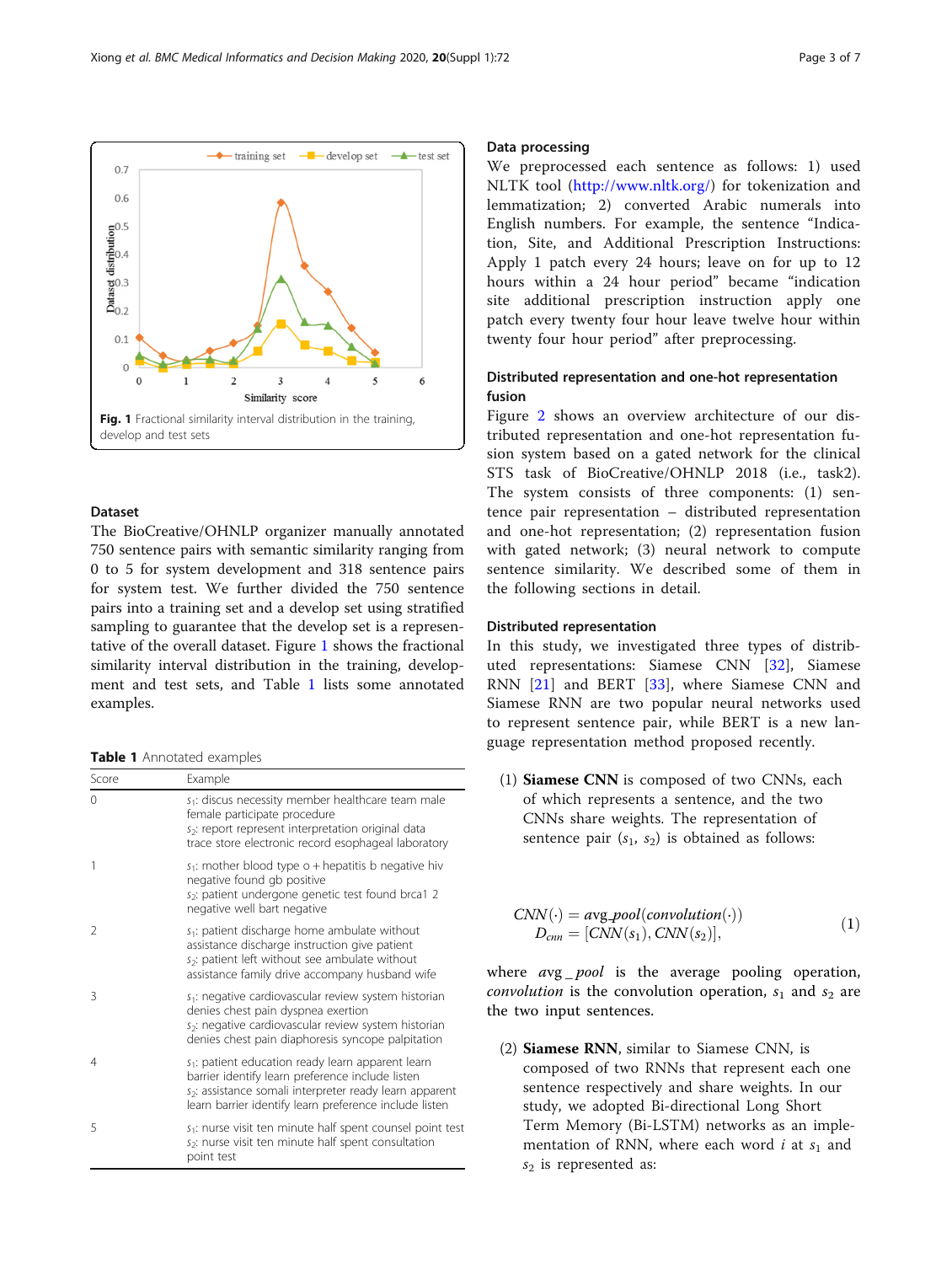<span id="page-3-0"></span>

$$
\overrightarrow{h}_{i}^{s_{1}} = \overrightarrow{LSTM} \left( \overrightarrow{h}_{i-1}^{s_{1}}, s_{1i} \right) \qquad i = 1, ..., m
$$
\n
$$
\overleftarrow{h}_{i}^{s_{1}} = \overrightarrow{LSTM} \left( \overleftarrow{h}_{i+1}^{s_{1}}, s_{1i} \right) \qquad i = m, ..., 1,
$$
\n
$$
\overrightarrow{h}_{i}^{s_{2}} = \overrightarrow{LSTM} \left( \overrightarrow{h}_{i-1}^{s_{2}}, s_{2i} \right) \qquad i = 1, ..., n
$$
\n
$$
\overleftarrow{h}_{i}^{s_{2}} = \overrightarrow{LSTM} \left( \overleftarrow{h}_{i+1}^{s_{2}}}, s_{2i} \right) \qquad i = n, ..., 1,
$$
\n(3)

where  $\overrightarrow{LSTM}$  and  $\overrightarrow{LSTM}$  are the forward and backward LSTMs.

The sentence pair  $(s_1, s_2)$  is described as:

$$
D_{lstm} = \left[\overrightarrow{h}_m^s, \overrightarrow{h}_1^s, \overrightarrow{h}_n^s, \overrightarrow{h}_1^s\right]
$$
 (4)

(3) BERT (Bidirectional Encoder Representations from Transformers) is a language representation method to obtain deep bidirectional representations of sentences by jointly conditioning on both left and right context in all layers from free text unsupervised. In our study,

the representation of a sentence pair  $(s_1, s_2)$  was denoted by

$$
D_{bert} = BERT([s_1, s_2])
$$
\n<sup>(5)</sup>

We trained a new BERT model on MIMIC III starting from the pre-trained model released by Google (<https://github.com/google-research/bert>).

#### One-hot representation

We followed Tian's work [\[34](#page-6-0)] to extract the following two types of features: (1) Sentence-level features: IDF (inverse document frequency) [\[35](#page-6-0)] and sentence length; (2) Sentence pair-level features: N-gram overlaps defined in eq. ([6\)](#page-4-0), and distances or similarities between the two input sentences calculated by cosine, Manhattan, Euclidean, Chebyshev, polynomial kernel, RBF kernel, Laplacian kernel and sigmoid kernel after each sentence is represented by the average vector of all words' embeddings [\(https://github.com/mmihaltz/](https://github.com/mmihaltz/word2vec-GoogleNews-vectors) [word2vec-GoogleNews-vectors](https://github.com/mmihaltz/word2vec-GoogleNews-vectors)).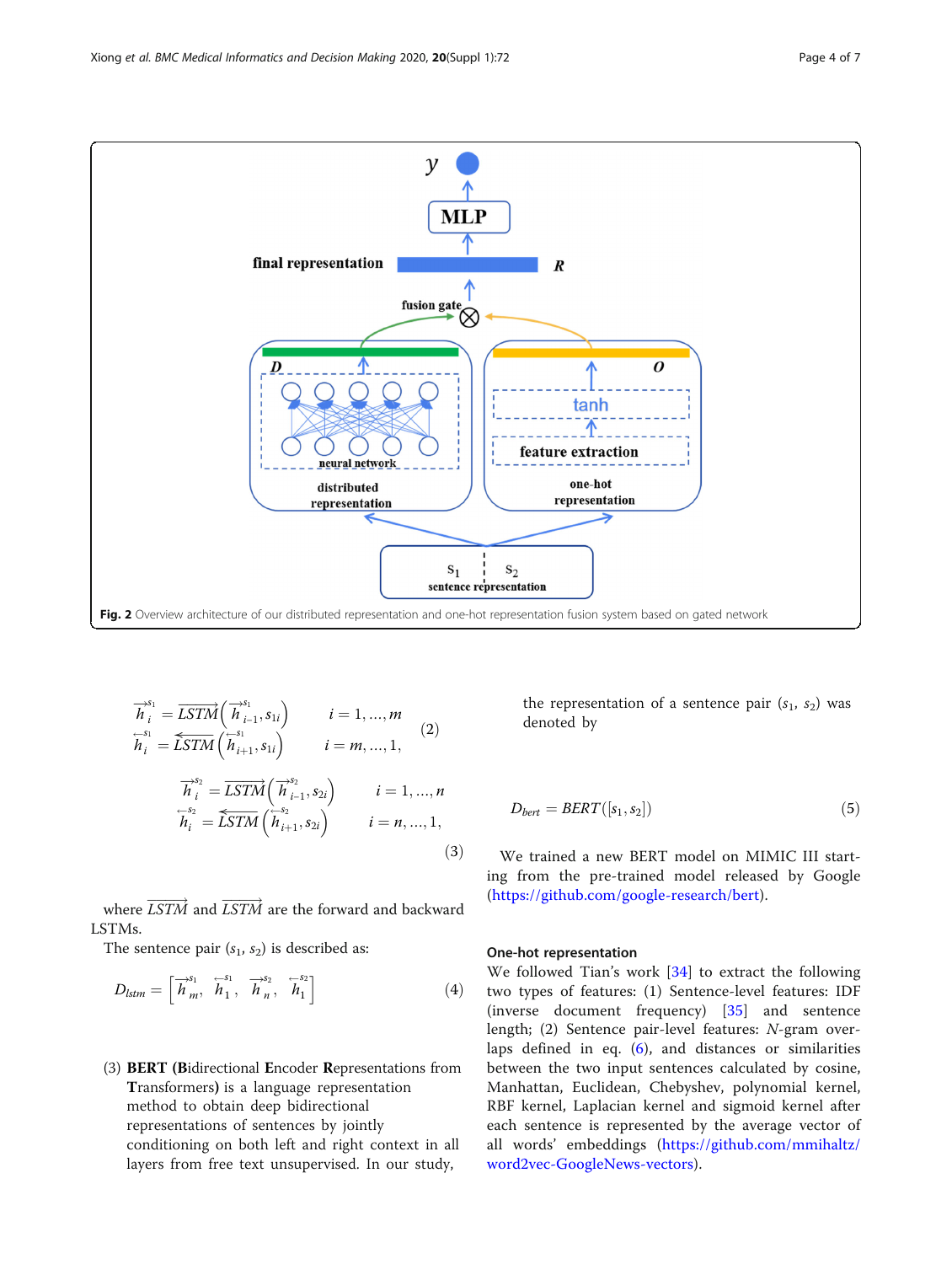<span id="page-4-0"></span>
$$
NGO(s_1, s_2) = 2\left(\frac{|Ngram(s_1) \cap Ngram(s_2)|}{|Ngram(s_1)| + |Ngram(s_2)|}\right)
$$
\n(6)

where  $Ngram(s_i)$   $(i = 1,2)$  is a N-gram set extracted from  $s_i$ . In our study, unigrams, bigrams and trigrams were considered.

#### Fusion gate

Inspired by the gated network mechanism in variants of RNN such as LSTM and GRU (Gated Recurrent Unit), we introduced a gate to leverage distributed representation and one-hot representation. Before fusion, we adopted the tanh function as an activation function to convert the two types of representation into the same space. So that the final representation of sentence pair  $(s_1, s_2)$  R can be obtained in the following way:

$$
D_{norm} = \tanh(W_d \cdot D + b_d) \tag{7}
$$

 $O_{norm} = \tanh(W_o \cdot O + b_o)$  (8)

$$
f = \sigma\big(W_f \cdot [D_{norm}, O_{norm}] + b_f\big) \tag{9}
$$

$$
R = f \ast D_{norm} + (1 - f) \ast O_{norm} \tag{10}
$$

Where  $W_d$ ,  $W_o$ ,  $W_f$  are weights matrices;  $b_d$ ,  $b_o$ ,  $b_f$  are bias vectors;  $\sigma$  is the sigmoid activation function; f is leverage coefficient between the distributed representation and the one-hot representation.

#### Experiments

We started from the baseline systems that only used one type of representations (distributed representation or one-hot representation), then concatenated the two types of representations, and finally fused the two types of representations with a gated network. All systems were evaluated on the clinical STS corpus of the BioCreative/OHNLP challenge in 2018, and Pearson correlation was used to measure the performance of the systems.

#### Results

As shown in Table 2, the baseline system only using one-hot representation achieved much higher Pearson correlation than the baseline system just applying CNN or LSTM, but lower Pearson correlation than the baseline system only using BERT. The highest Pearson correlation of the baseline systems was 0.8461. When concatenating each distributed representation with the one-hot representation, we received higher Pearson correlation, indicating that the two types of representations are mutually complementary. For example, when we concatenated BERT with one-hot representation, we obtained a Pearson correlation of 0.8525, higher than the baseline system only using BERT by 0.0064 and the baseline system solely using one-hot representation by 0.0586. Instead of concatenating any distributed representation with one-hot representation, fusing them brought more significant improvement in Pearson correlation. The Pearson correlation difference between the systems that using concatenation strategy and fusion strategy ranged from 0.0016 to 0.0359. Among three distributed representations, our system achieved highest Pearson correlation of 0.8541 when using BERT for fusion, higher than the best official one of the BioCreative/ OHNLP clinical STS shared task (0.8328) by 0.0213.

#### **Discussion**

In this study, we investigated three state-of-the-art distributed representation methods, that is, CNN, Bi-

Table 2 Performance of systems on the clinical STS corpus of the BioCreative/OHNLP shared task in 2018

| Method                 | Score Interval |           |           |           |           |         |  |
|------------------------|----------------|-----------|-----------|-----------|-----------|---------|--|
|                        | $[0,1]$        | [1, 2]    | [2, 3]    | [3, 4]    | [4, 5]    | Overall |  |
| Baseline               |                |           |           |           |           |         |  |
| One-hot                | 0.5567         | 0.2311    | 0.0998    | 0.2409    | 0.1167    | 0.7939  |  |
| <b>CNN</b>             | 0.3960         | $-0.0850$ | $-0.0090$ | 0.0370    | $-0.0654$ | 0.4444  |  |
| <b>LSTM</b>            | 0.3920         | $-0.2945$ | 0.2088    | $-0.0538$ | $-0.0303$ | 0.4275  |  |
| <b>BERT</b>            | 0.7613         | 0.1206    | 0.2635    | 0.2530    | 0.1210    | 0.8461  |  |
| Concatenation          |                |           |           |           |           |         |  |
| $CNN + one-hot$        | 0.5406         | 0.6917    | 0.1352    | 0.2539    | 0.0744    | 0.8083  |  |
| LSTM+one-hot           | 0.5850         | 0.3415    | 0.2269    | 0.2173    | 0.2155    | 0.8030  |  |
| BERT+one-hot           | 0.6684         | 0.3038    | 0.2309    | 0.2425    | 0.2203    | 0.8525  |  |
| Fusion (gated network) |                |           |           |           |           |         |  |
| $CNN + one-hot$        | 0.6973         | 0.2324    | 0.1675    | 0.2336    | 0.0864    | 0.8442  |  |
| LSTM+one-hot           | 0.6253         | 0.3583    | 0.1869    | 0.2550    | 0.1018    | 0.8379  |  |
| BERT+one-hot           | 0.6872         | 0.1605    | 0.3238    | 0.2822    | 0.1666    | 0.8541  |  |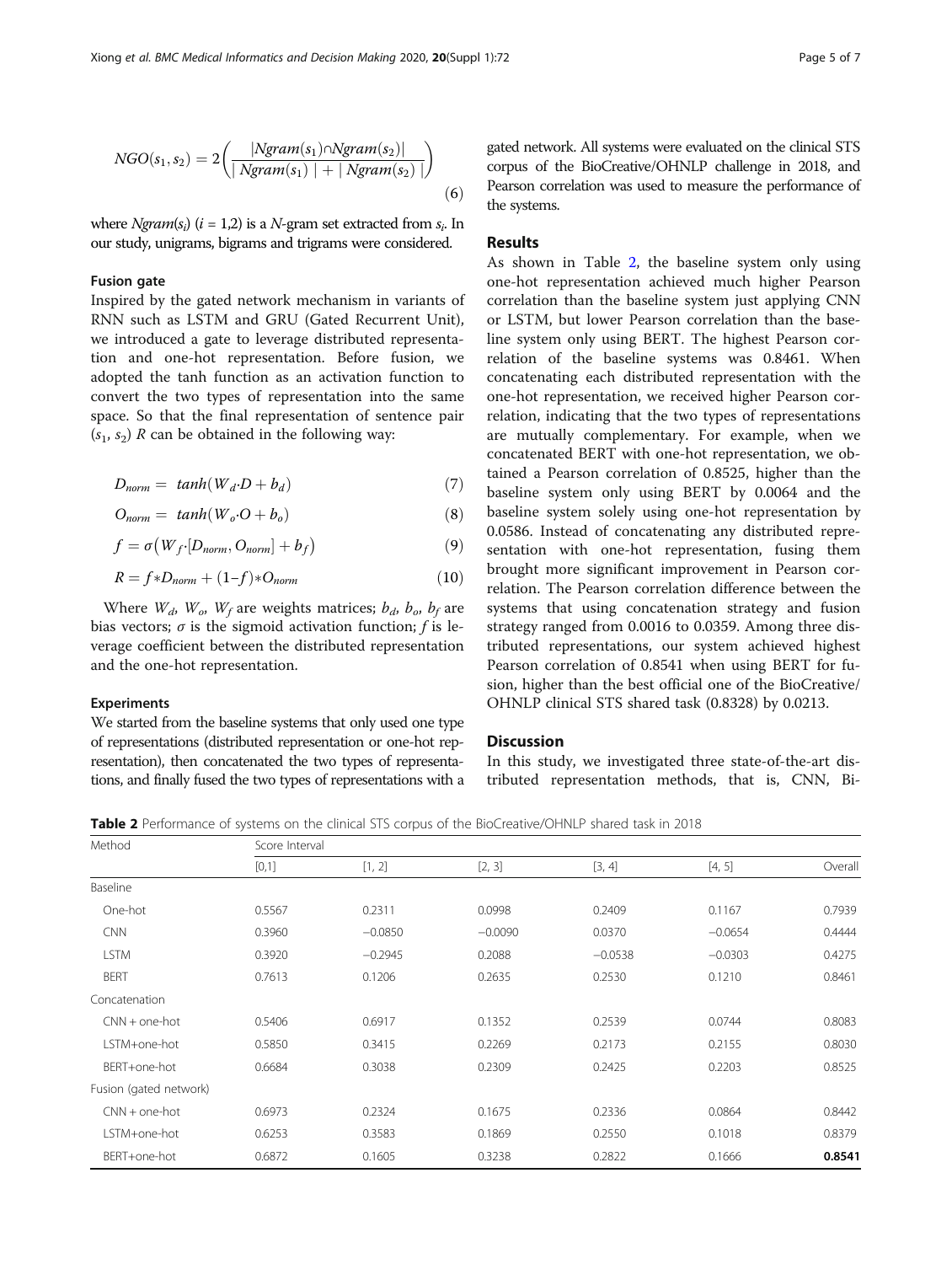

LSTM, and BERT, and proposed a novel framework based on a gated network to fuse distributed representation and one-hot representation of sentence pairs. Among the systems only using any one distributed representation or one-hot representation, the system using BERT achieved highest Pearson correlation, but the system using one-hot representation produced much higher Pearson correlation than the method using CNN or Bi-LSTM. Both concatenation and fusion of distributed representation and one-hot representation brought improvement, and the fusion with gated network performed better.

The reason why the system using CNN or Bi-LSTM performed much worse than that using BERT or one-hot representation lies in the following two aspects: 1) the word embeddings used in CNN or Bi-LSTM were trained on a much smaller corpus than BERT; 2) one-hot representation had an advantage over CNN and Bi-LSTM on sentence pairs not very similar when the embeddings were trained on a small corpus. For example, it was easy to determine that "it be appropriate to retain the patient at the present level of care since the patient be make progress but have not yet achieve the goal articulate in the individualize treatment plan" and "the patient demonstrates the ability to fire the ta g and fhl of the operative extremity" are not semantically similar (i.e., similarity of 0) when we applied the system using one-hot representation as there was no N-gram overlapped by the two sentences, but a little semantically similar (e.g., similarity of 2.02 when using CNN) when we applied the system using CNN or Bi-LSTM. The improvement because of concatenation or fusion of distributed representation and one-hot representation mainly came from sentence pairs of high similarity. As an illustration, we compared mean square error (MSE) on fractional similarity intervals as shown in Fig. 3.

For further improvement, there are three possible directions as follows: 1) fuse multiple distributed representations with one-hot representation as different distributed representations may be complementary; 2) increase more data for word embedding training and model training; 3) introduce domain knowledge into our framework. All of them will be investigated in the future.

#### Conclusion

In this paper, we proposed a novel framework to fuse distributed representation and one-hot representation using a gated network for clinical STS. Experiments on a benchmark dataset showed that the two types of representations were complementary and gated network was a good way for representation fusion.

#### Abbreviations

BERT: Bidirectional encoder representations from transformers; Bi-LSTM: Bidirectional long short term memory networks; CNN: Convolutional neural network; EHR: Electronic health records; IDF: Inverse document frequency; IR: Information retrieval; NLP: Natural language processing; QA : Question answer; STS: Semantic textual similarity

#### Acknowledgements

Not applicable.

#### About this supplement

This article has been published as part of BMC Medical Informatics and Decision Making Volume 20 Supplement 1, 2020: Selected Articles from the BioCreative/OHNLP Challenge 2018 – Part 2. The full contents of the supplement are available online at [https://bmcmedinformdecismak.](https://bmcmedinformdecismak.biomedcentral.com/articles/supplements/volume-20-supplement-1) [biomedcentral.com/articles/supplements/volume-20-supplement-1.](https://bmcmedinformdecismak.biomedcentral.com/articles/supplements/volume-20-supplement-1)

#### Authors' contributions

The work presented here was carried out in collaboration between all authors. YX, SC, HQ and BT designed deep learning methods and experiments. HC and YS designed featured-based methods and experiments. YX and BT contributed to the writing of the manuscript. XW, QC and JY provided guidance and reviewed the manuscript critically. All authors have approved the final manuscript.

#### Funding

This work is supported in part by grants: NSFCs (National Natural Science Foundations of China) (U1813215, 61876052 and 61573118), Special Foundation for Technology Research Program of Guangdong Province (2015B010131010), Strategic Emerging Industry Development Special Funds